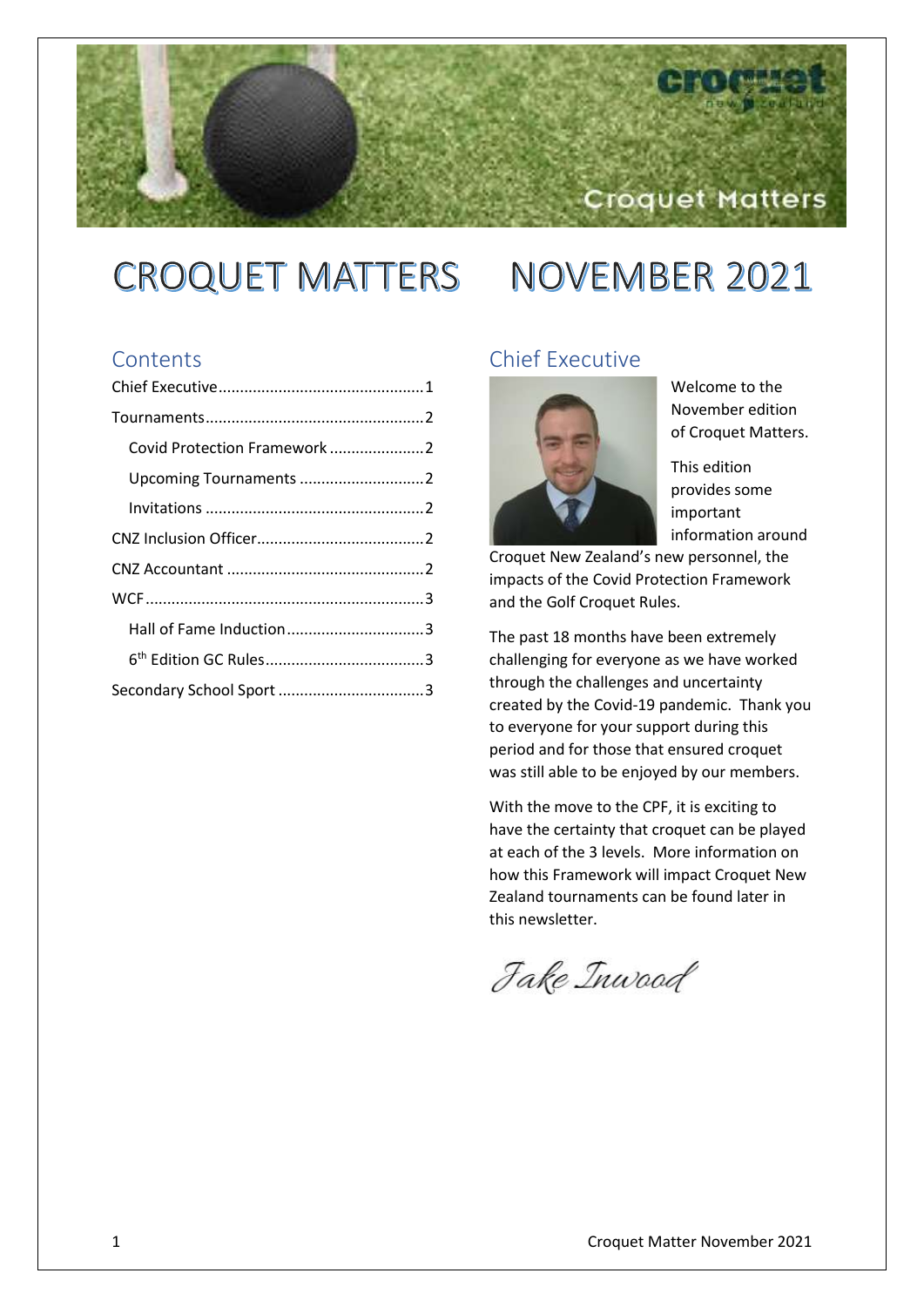# <span id="page-1-0"></span>Tournaments

#### <span id="page-1-1"></span>Covid Protection Framework

From 11.59pm on the 2<sup>nd</sup> of December, New Zealand moved to the Covid Protection Framework (CPF). This shift changes many of the criteria and restrictions which were in place with the Covid-19 Alert Level System.

The safety of staff, participants, volunteers and spectators is paramount to CNZ. For this reason, Croquet New Zealand has made the decision to require My Vaccine Passes for all Croquet New Zealand tournaments.

By requiring vaccine passes, this will ensure that tournaments can proceed under each level of the new CPF, providing players with certainty.

The protocols for Croquet New Zealand tournaments under the new CPF are still being finalised and will be published on the Croquet New Zealand website shortly.

#### <span id="page-1-2"></span>Upcoming Tournaments

**16th – 23rd January 2022** [CNZ GC Nationals](https://croquet.org.nz/tournament/gc-nationals/) Entries Close: 23rd December 2021

**21st – 23rd January 2022** [CNZ GC 3+ Championship](https://croquet.org.nz/tournament/gc-3/) Entries Close: 23rd December 2021

**12th – 18th February 2022** [CNZ NZ Open](https://croquet.org.nz/tournament/new-zealand-open/) Entries Close: 20<sup>th</sup> January 2022

**19th – 20th February 2022** CNZ Women's GC Entries Close: 26<sup>th</sup> January 2022

To register for tournaments, click [here.](https://eventdesq.sportstg.com/index.cfm?fuseaction=main&EventDesqID=37180&OrgID=4277)

#### <span id="page-1-3"></span>Invitations

A reminder that expressions of interest for the 2021-22 CNZ Invitations are due by the following dates;

Women's AC Invitation  $\rightarrow$  19<sup>th</sup> January 2022 All other AC Invitations  $\rightarrow$  2<sup>nd</sup> February 2022 All GC Invitations  $\rightarrow$  16<sup>th</sup> February 2022

To register you interest, clic[k here.](https://eventdesq.sportstg.com/index.cfm?fuseaction=main&EventDesqID=37915&OrgID=4277)

# <span id="page-1-4"></span>CNZ Inclusion Officer



Join us in welcoming Oliver Field to the Croquet New Zealand team as our new Inclusion Officer.

Oliver began his role on the 1<sup>st</sup> of December and will be

focussed on developing opportunities for disabled New Zealanders to enjoy croquet and make our great sport even more inclusive.

If your club has any queries around how to support potential members with disabilities, you can reach out to Oliver at [inclusion@croquet.org.nz.](mailto:inclusion@croquet.org.nz)

Learn more about Oliver on th[e Staff Page](https://croquet.org.nz/nz-croquet/croquet-new-zealand-staff/) of our website.

## <span id="page-1-5"></span>CNZ Accountant

In addition to the Inclusion Officer joining Croquet New Zealand, we would like to welcome John Farrell who has agreed to volunteer as our accountant 1-day a week.

John is a Charted Accountant who currently works for a couple of Not-for-Profit organisations giving him a strong understanding of our accounting needs.

John is also a croquet player, having joined Waimarie-Hutt Valley Croquet Club 3-years ago.